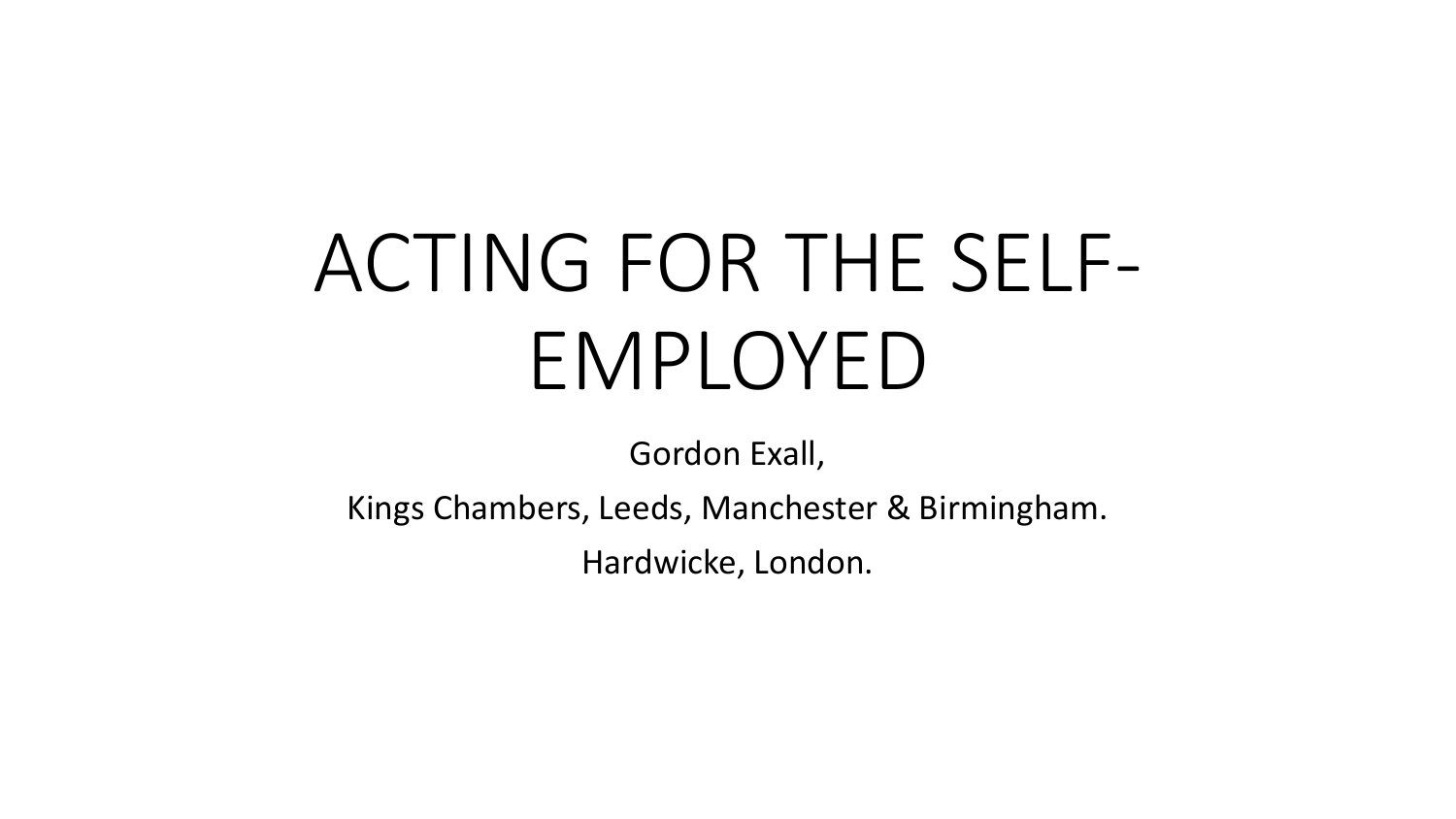#### THIS AFTERNOON

- Basically claims for those who don't pick up a regular pay cheque.
- Self-employed.
- Running a business.
- Sports & entertainment.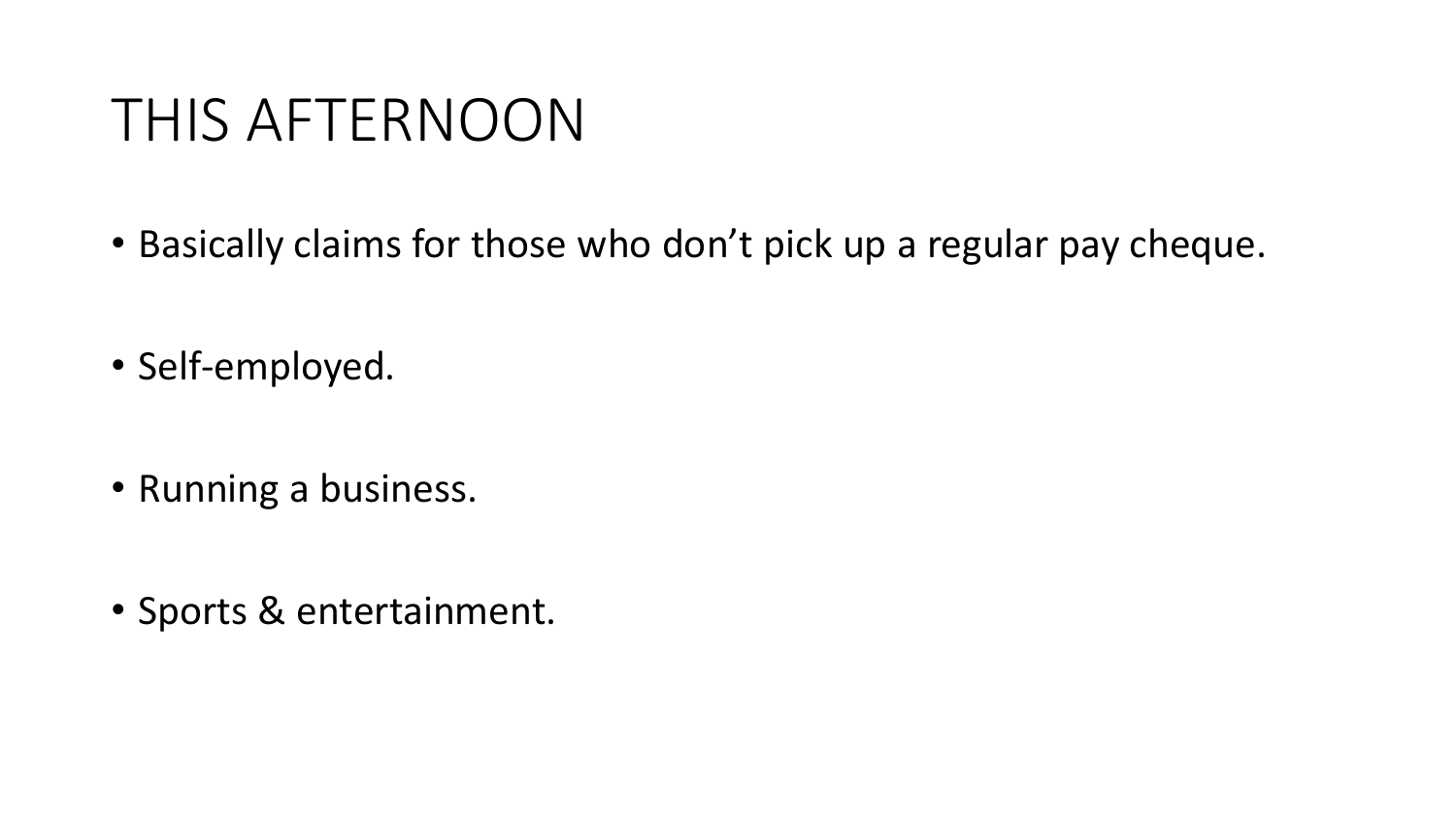## *NEVER EVER* BELIEVE WHAT YOUR CLIENT TELLS YOU

- Not being harsh here but helpful
- You will meet some wonderfully honest people who will know their business to the last penny.
- You will meet people who are "confused".
- You will meet people who see this accident as a "business opportunity".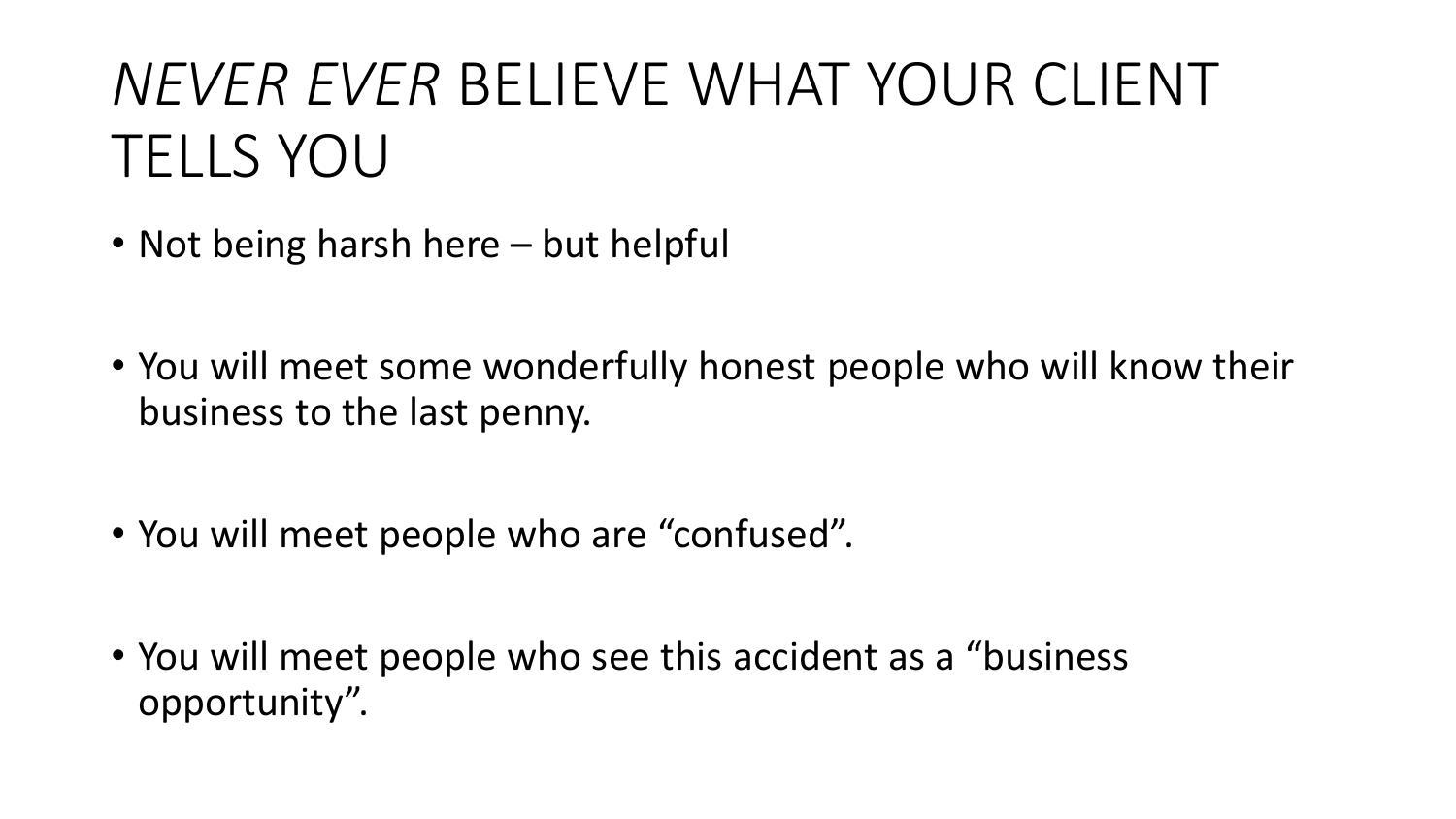### BUT I WANT TO LABOUR THE POINT

- Clients can blame you.
- This is an area rife with difficulties.
- The term "self-employed" covers a multiplicity of people.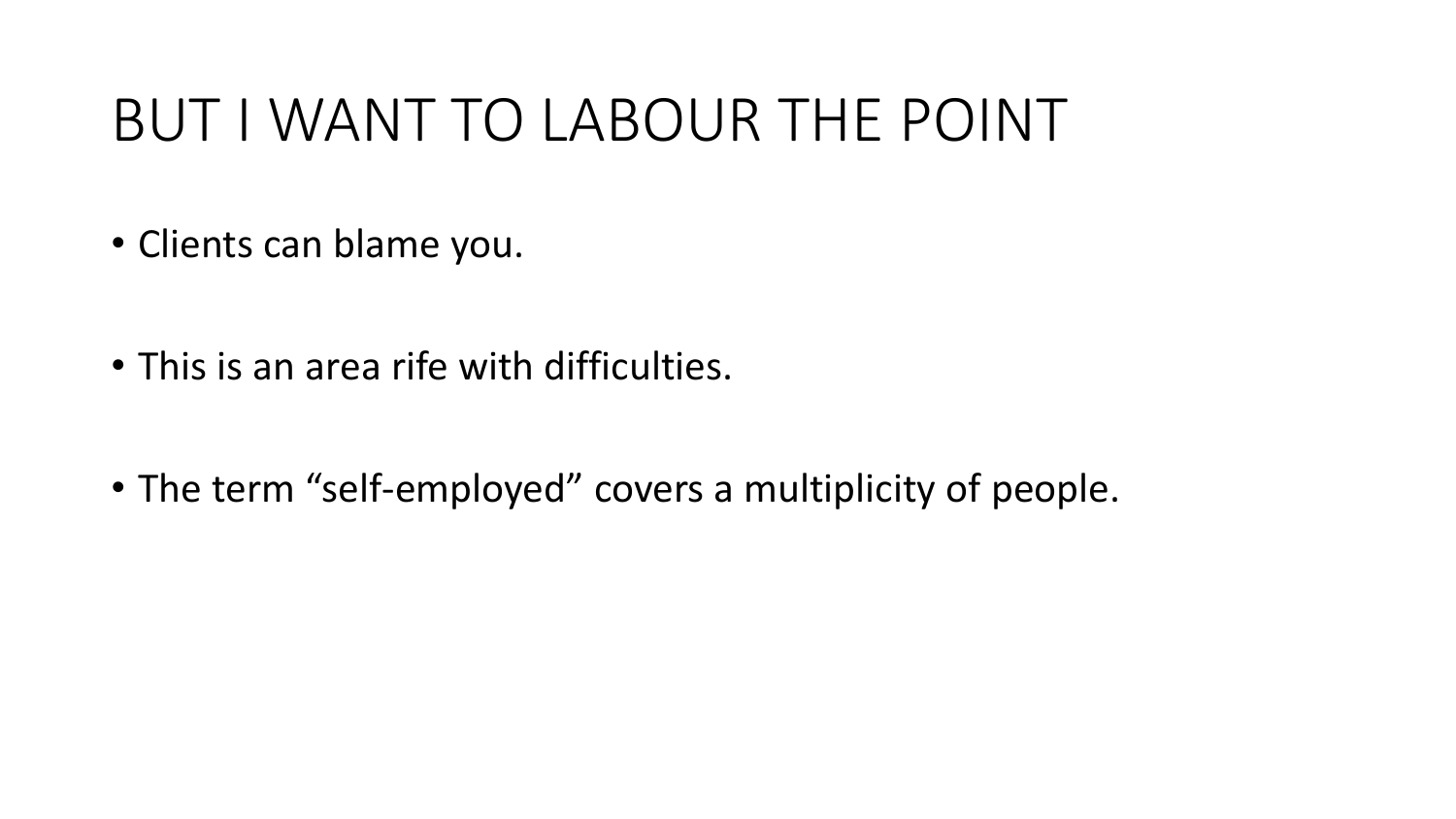### SO THE FIRST THING YOU WANT TO SEE

- Tax returns.
- Not accounts.
- Not drafts
- The figures the Claimant sent to the Revenue and the tax paid (if any).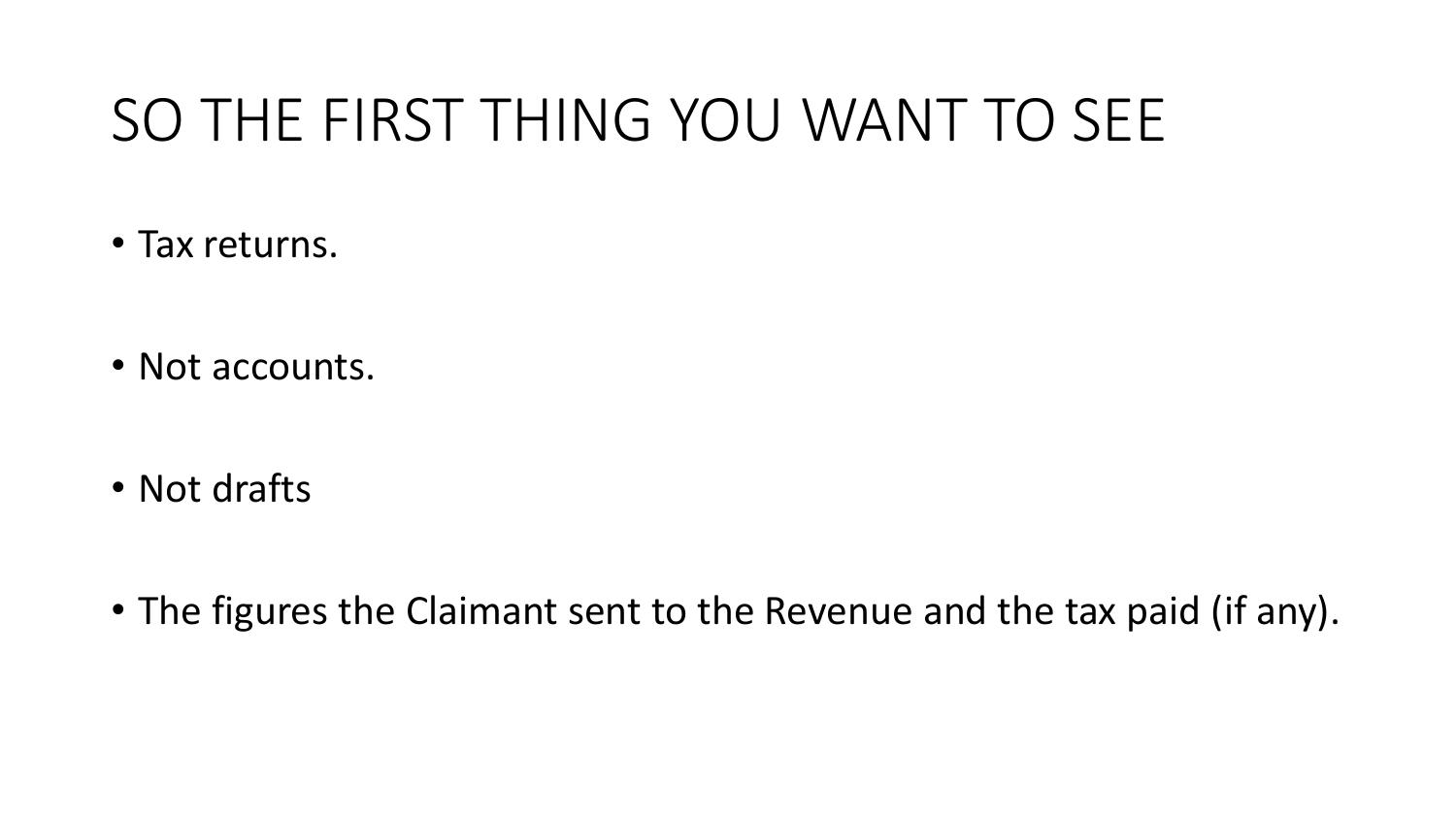### NEXT THING: DO A BANKRUPTCY SEARCH

- A bankrupt claimant has difficulties in bringing an action.
- Right of action vests in Trustee C has only right to award for pain and suffering.
- Issuing and settling without Trustee's consent gives rise to major (if not intractable) problems.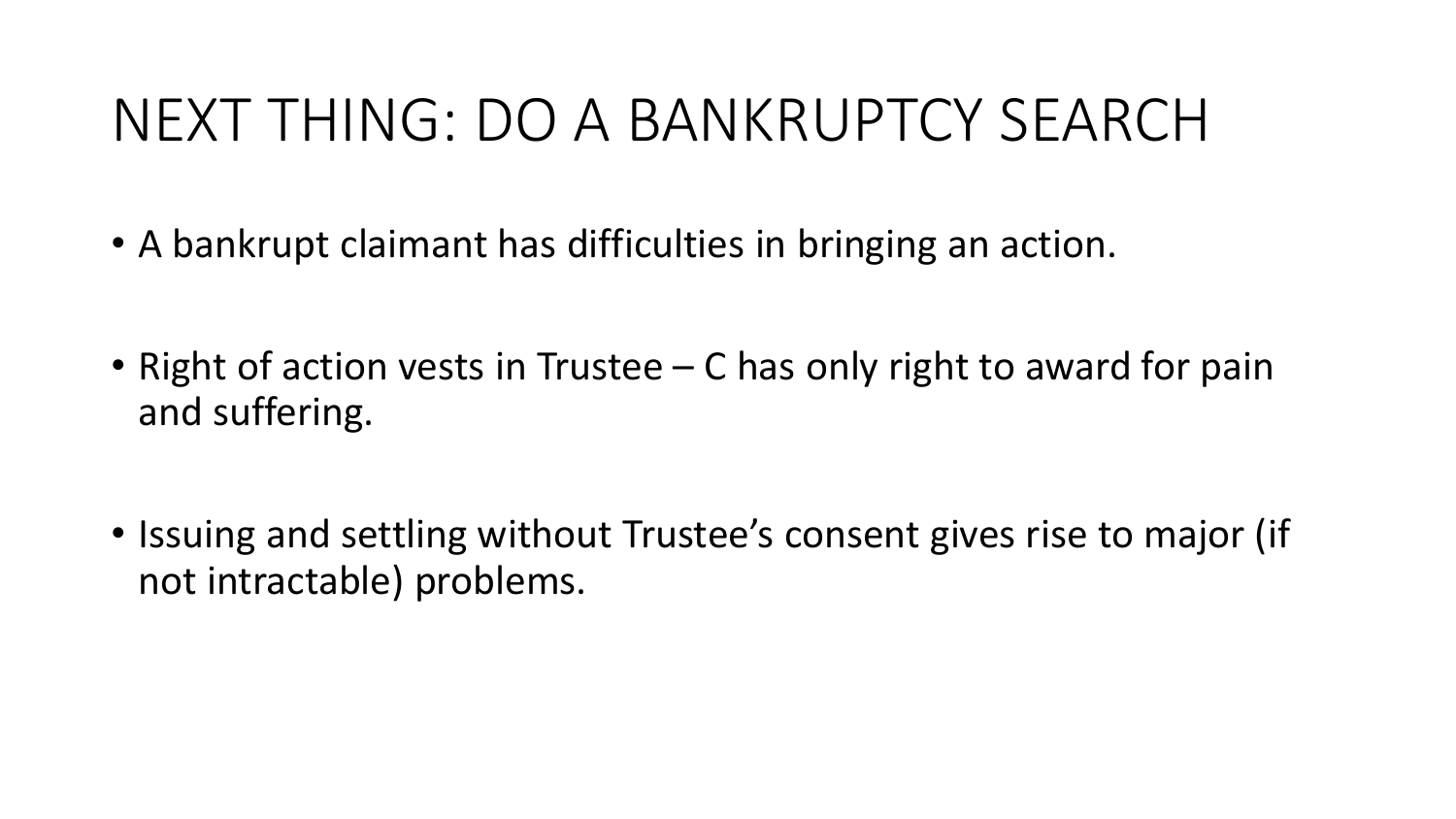#### MISTAKES OFTEN MADE

- "I paid out £25,000 in extra staff while I was off".
- This does not represent the claimant's net loss.
- The question is how the profitability of the business decreased, and the claimant's net share declined.
- *Not* the expenditure.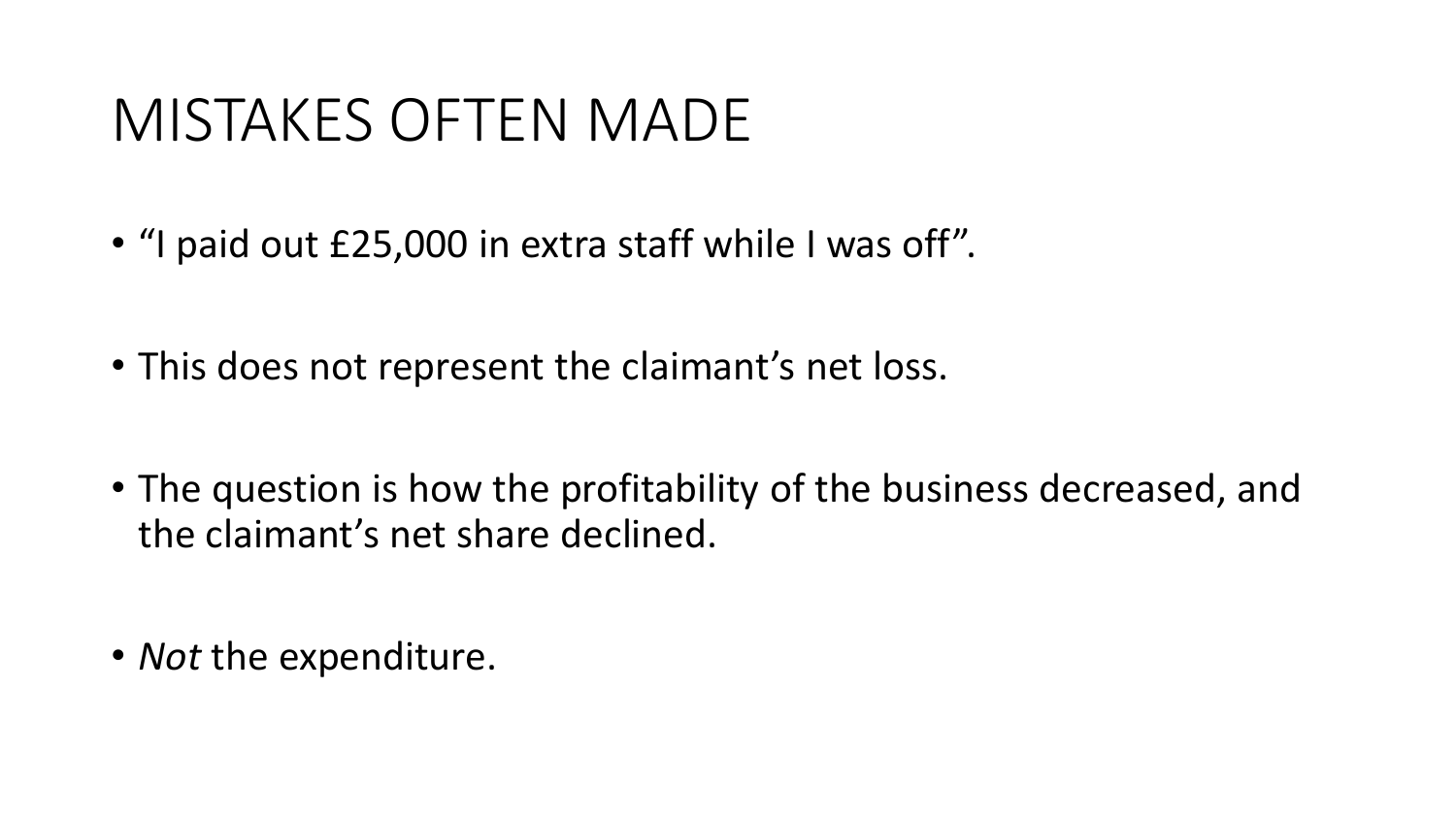# MY MATE HELPED ME OUT AND I WANT TO PAY HIM "SOMETHING"

• Not a recoverable head of damages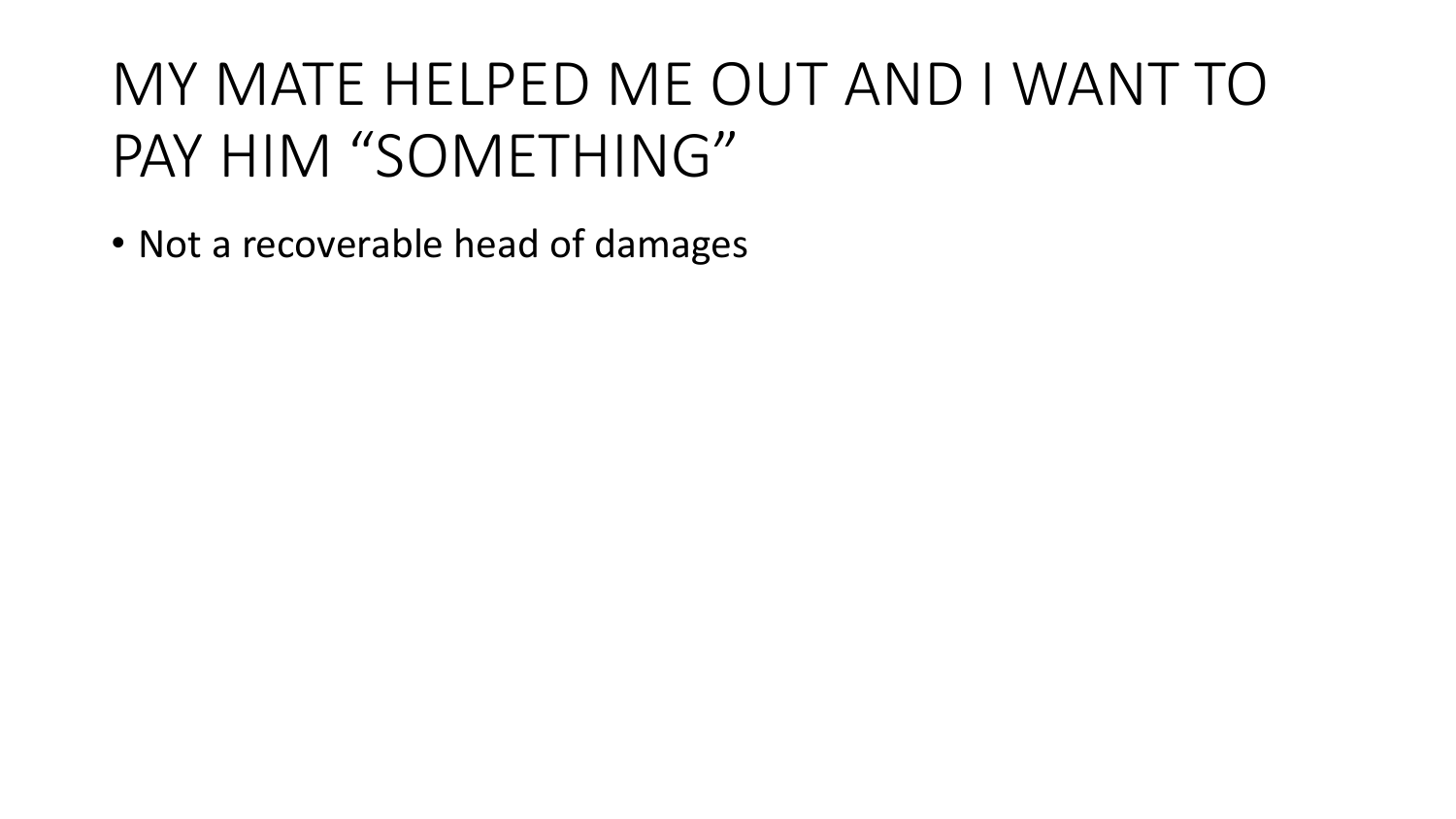### Hardwick –v- Hudson [1999] 3 All ER 426

- CA rejected a claim where the claimant's wife had worked additional hours, at a nominal rate, to avoid National Insurance.
- The increased hours had been incurred because of the claimant's inability to work in the business because of his injuries.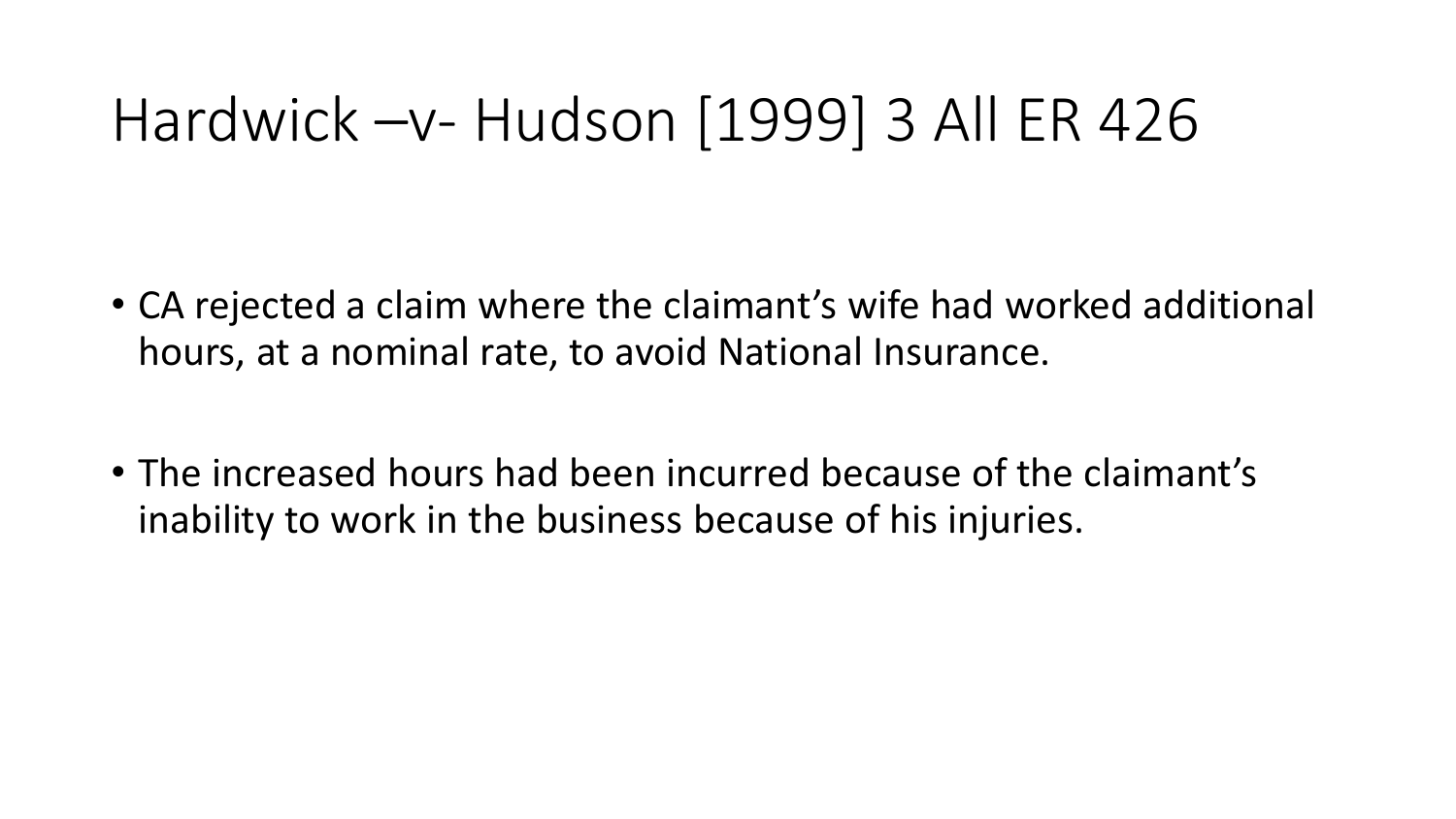#### MY MATE HAD JUST OFFERED ME A JOB

*The Claimant had filed a witness statement from Mr Adrian Davies which claimed that he was offered employment at*  him from taking up. Mr Davies did not attend trial to give *evidence. He had made no reference to this alleged job offer when he gave character evidence for the Claimant at his third trial, nor is it clear why this offer was not available upon his release. There is nothing to support this offer beyond the Claimant's assertion. No relevant documents have been disclosed. There are issues concerning the existence of Mr Davies' company. I find as a fact that no job offer was made by Mr Davies.*

(Torrance –v- Bradberry [2020] EWHC 3260 (QB))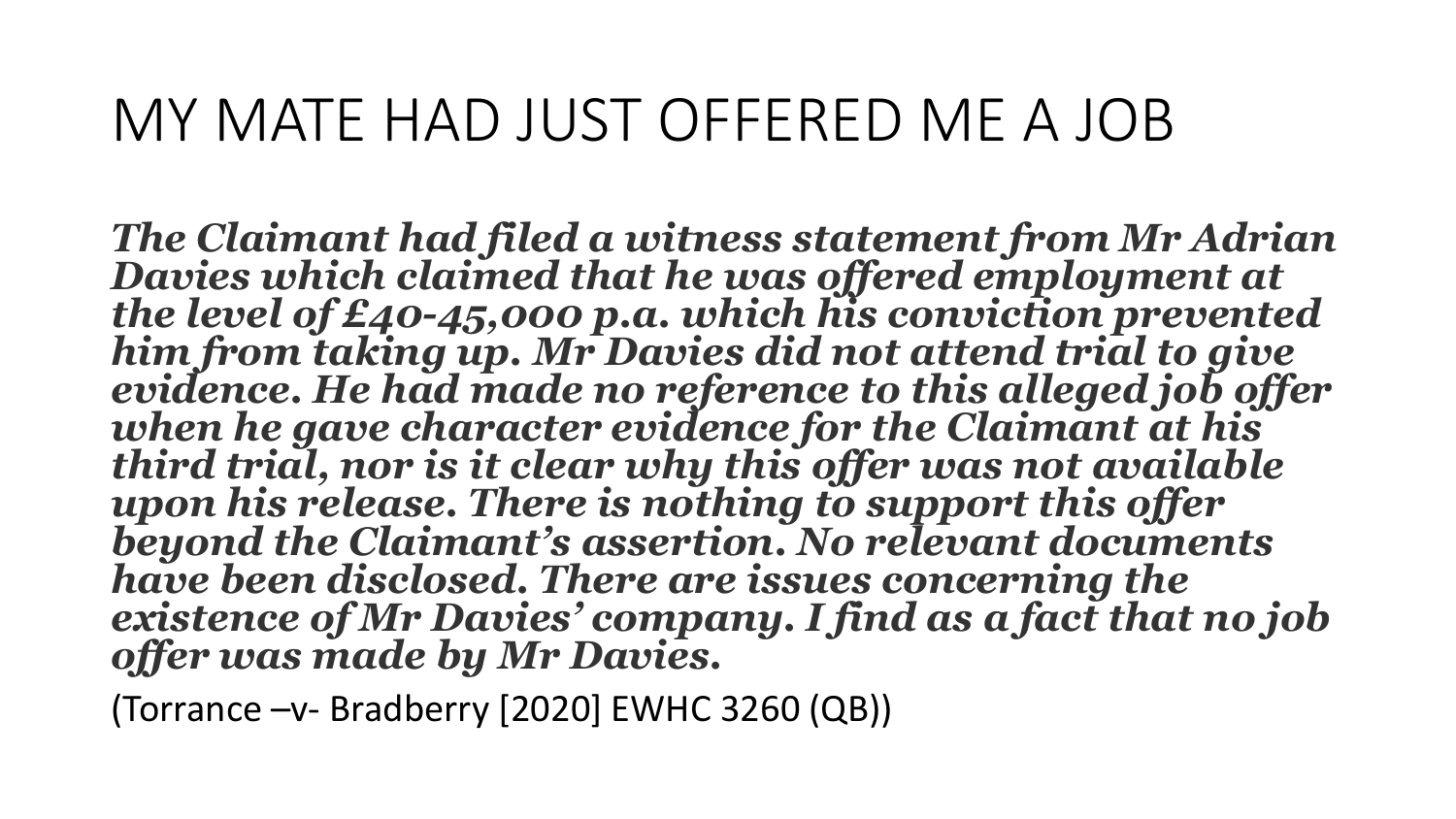# KNOW ABOUT LOSS OF CHANCE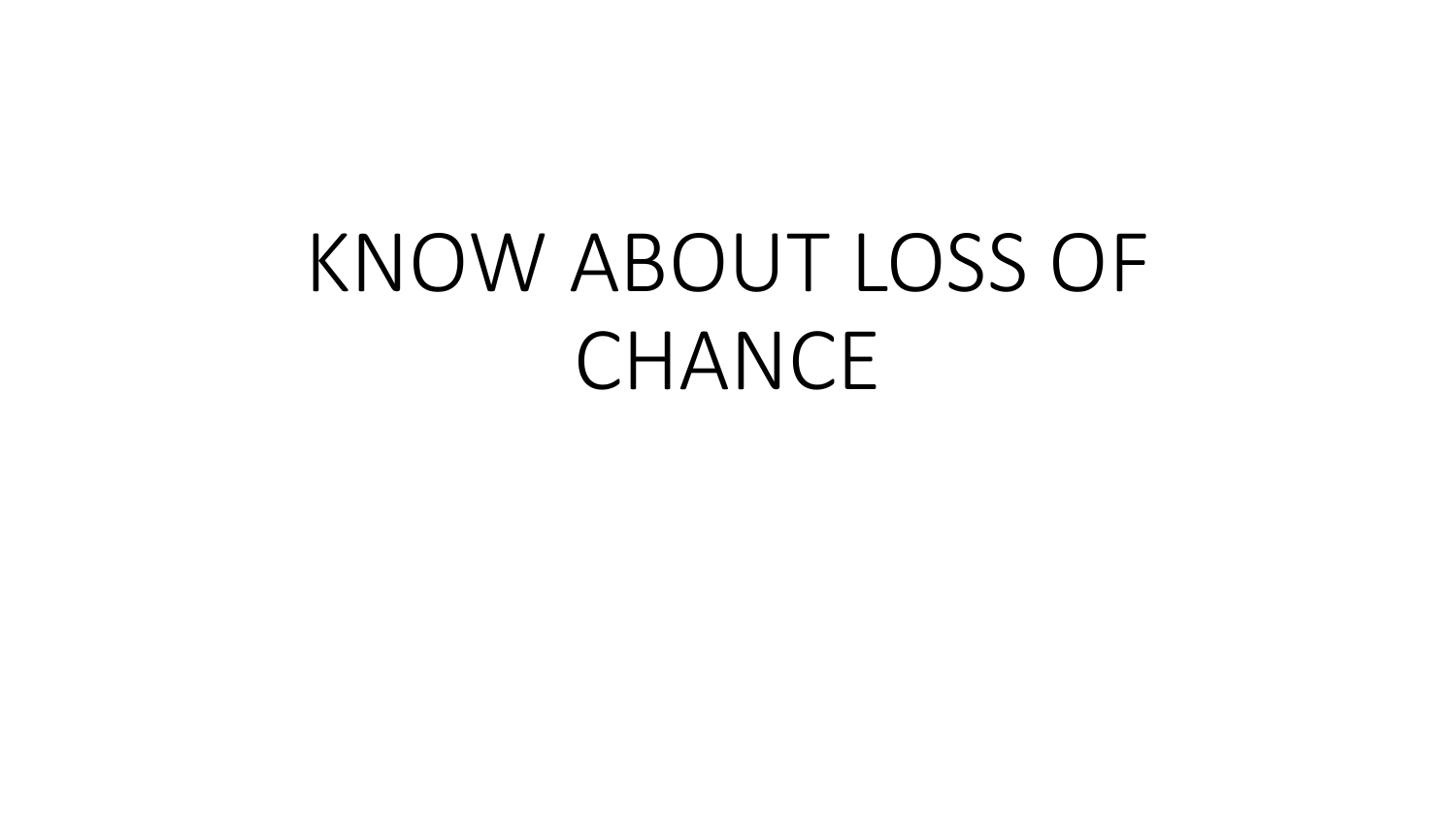#### IMPORTANT IN THIS CONTEXT

Issues relating to loss of chance can play a major part in claims for future loss of earnings of a self-employed person, particularly an entrepreneur, sportsman or woman and anyone involved in show business.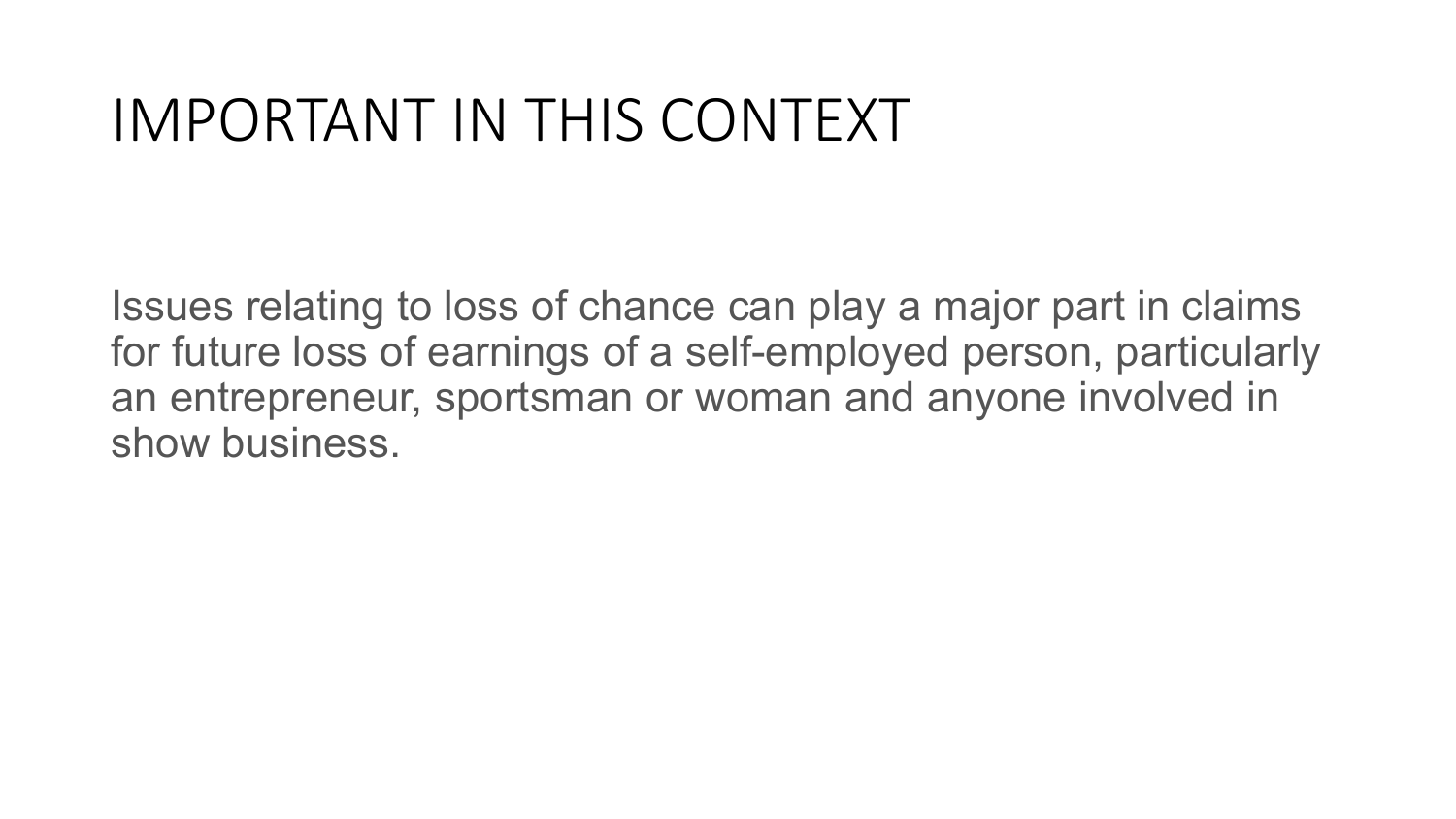# *[Appleton v Medhat Mohammed El](http://www.bailii.org/cgi-bin/markup.cgi?doc=/ew/cases/EWHC/QB/2007/631.html&query=appleton+and+medhat&method=boolean)  Safty* [2007] EWHC 631 (QB)

• The court considered the loss of chance of a professional footballer on the basis that he had a 75% chance of playing at championship level and a 25% chance of playing in division one.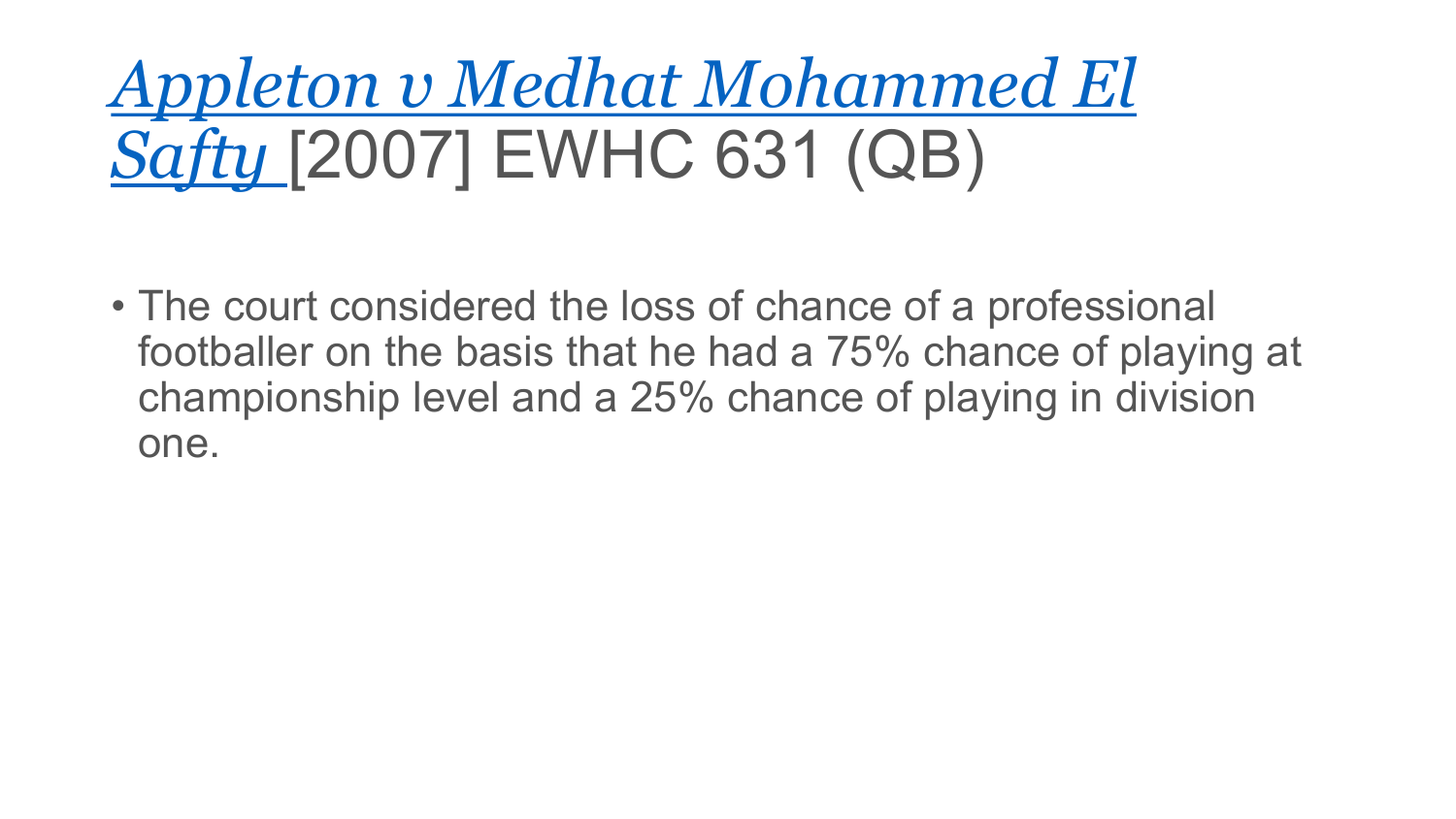#### **XYZ v Portsmouth Hospitals NHS Trust – loss of chance of running a developing a lucrative business.**

*[XYZ v Portsmouth Hospitals NHS Trust](http://www.bailii.org/cgi-bin/markup.cgi?doc=/ew/cases/EWHC/QB/2011/243.html&query=xyz+and+portsmouth&method=boolean)* [2011] EWHC 243 (QB)

- Damages were awarded on the basis that the claimant would have set up and run a substantial business:
- there was a 50% chance that the business would reach £5 million and a 20% chance that his business would achieve a turnover of more than £10 million.
- (The total award in that case was £6,740.646, nearly £5 million of this was loss of earnings).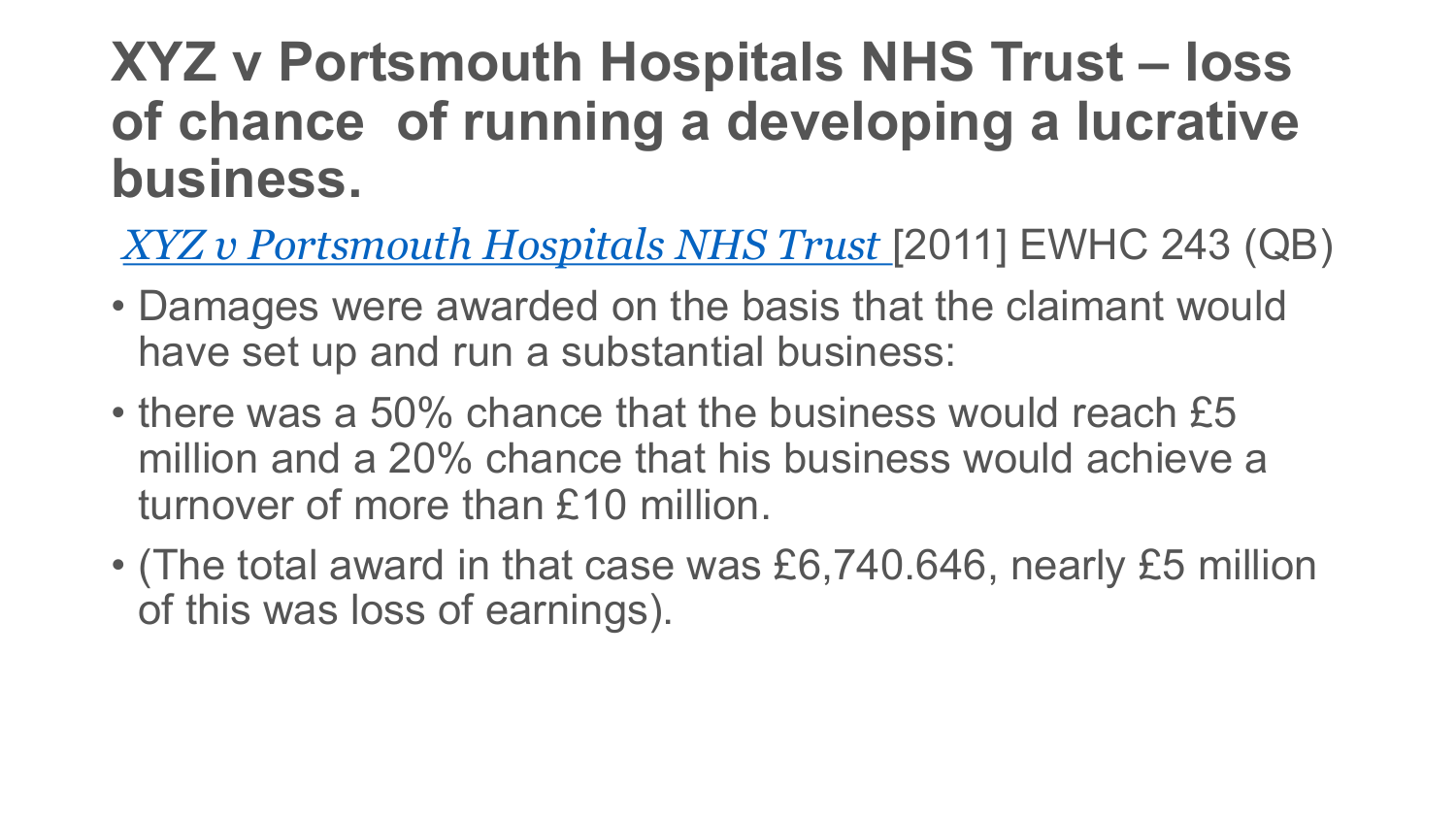#### PROVING IT…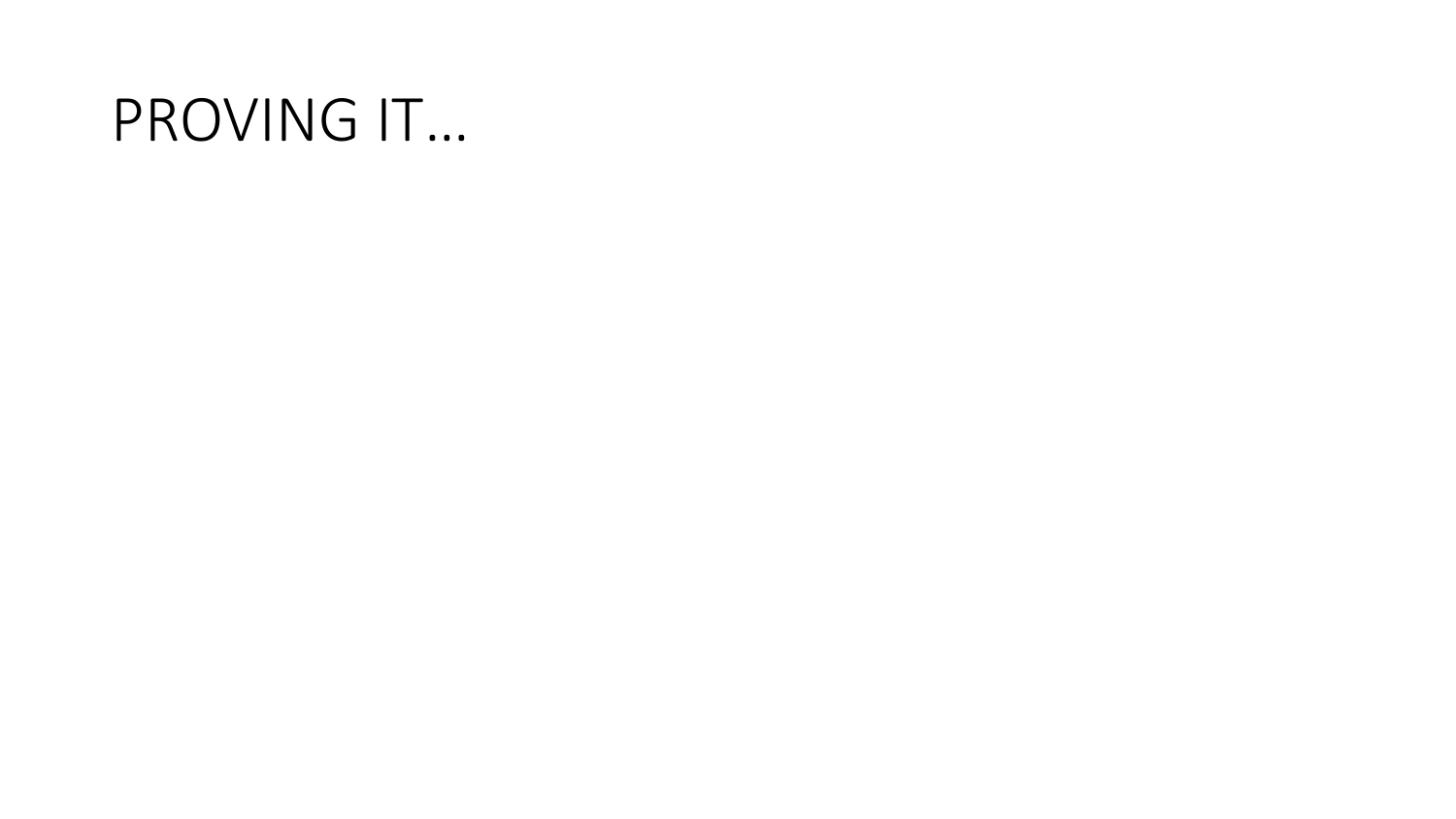### PROVING IT 2: COLLETT –v- SMITH

- C 18 year old playing for Manchester United reserved team.
- High "over the ball tackle".
- Leg fracture.
- £35,000 for PSLA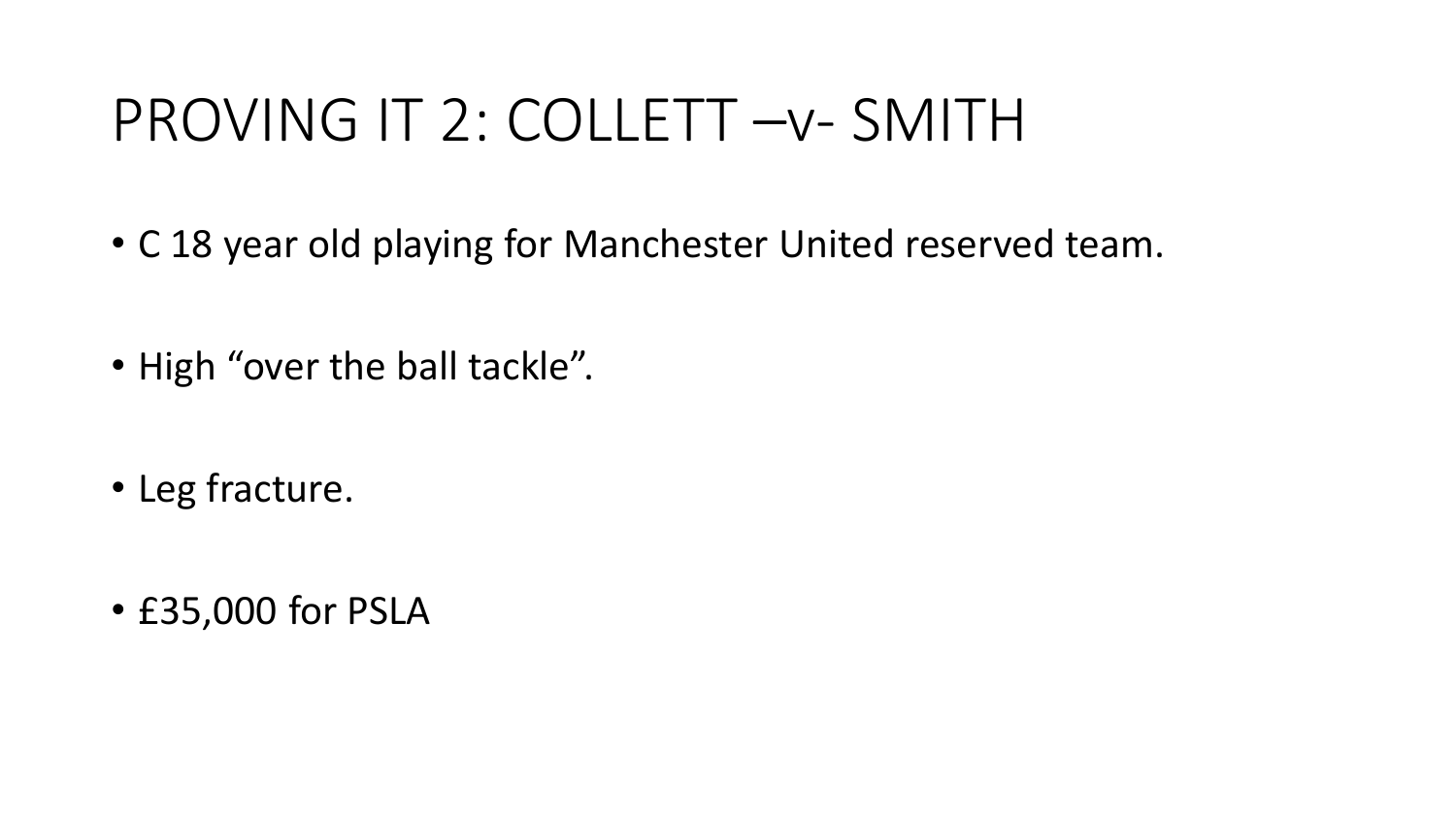### ORAL EVIDENCE FROM

- Sir Alex Ferguson
- Gary Neville
- Paddy Crerard (Youth coach and assistant manager).

Numerous others.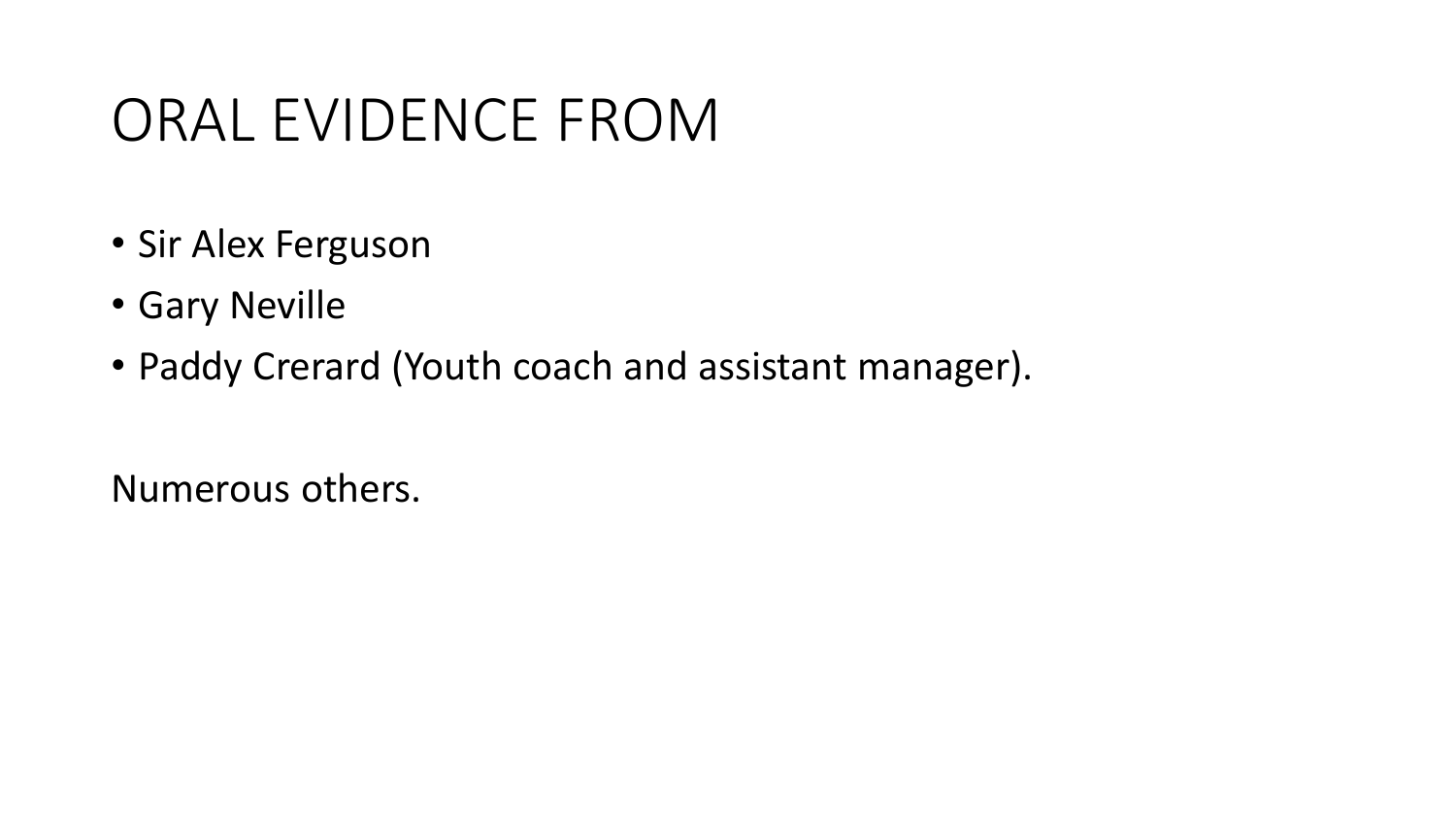## COMPARISONS BETWEEN THE CLAIMANT AND HIS PEERS

"Sir Alex's evidence was that the claimant had been of rather slight physical build at the ages of 14, 15 and 16 years. Over the season of 2002/2003, he had developed physically. His performance in the FA Youth Cup Final had been "absolutely outstanding" and there were signs that he was going to fulfil his potential. However, Sir Alex was clear that, at that stage, the claimant was not as strong as Kieran Richardson, who was, he said, far better equipped to play at the top level at that time. However, the claimant was, according to Sir Alex, "easily" on a level with other members of his group, such as Paul McShane, Phil Bardsley, Sylvan Ebanks-Blake and Chris Eagles."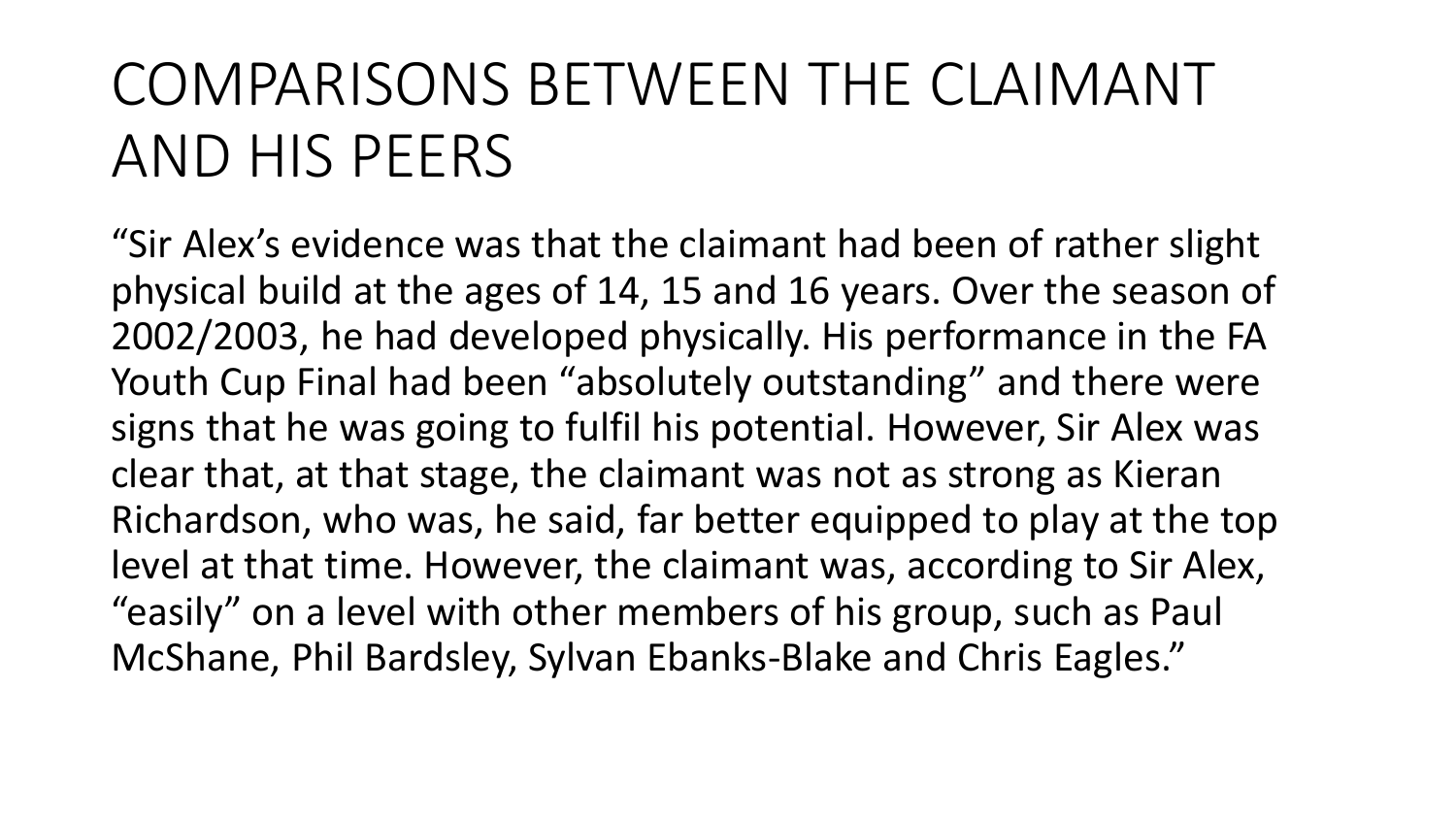#### AWARD FOR LOSS OF EARNINGS

• Past loss of earnings £549,417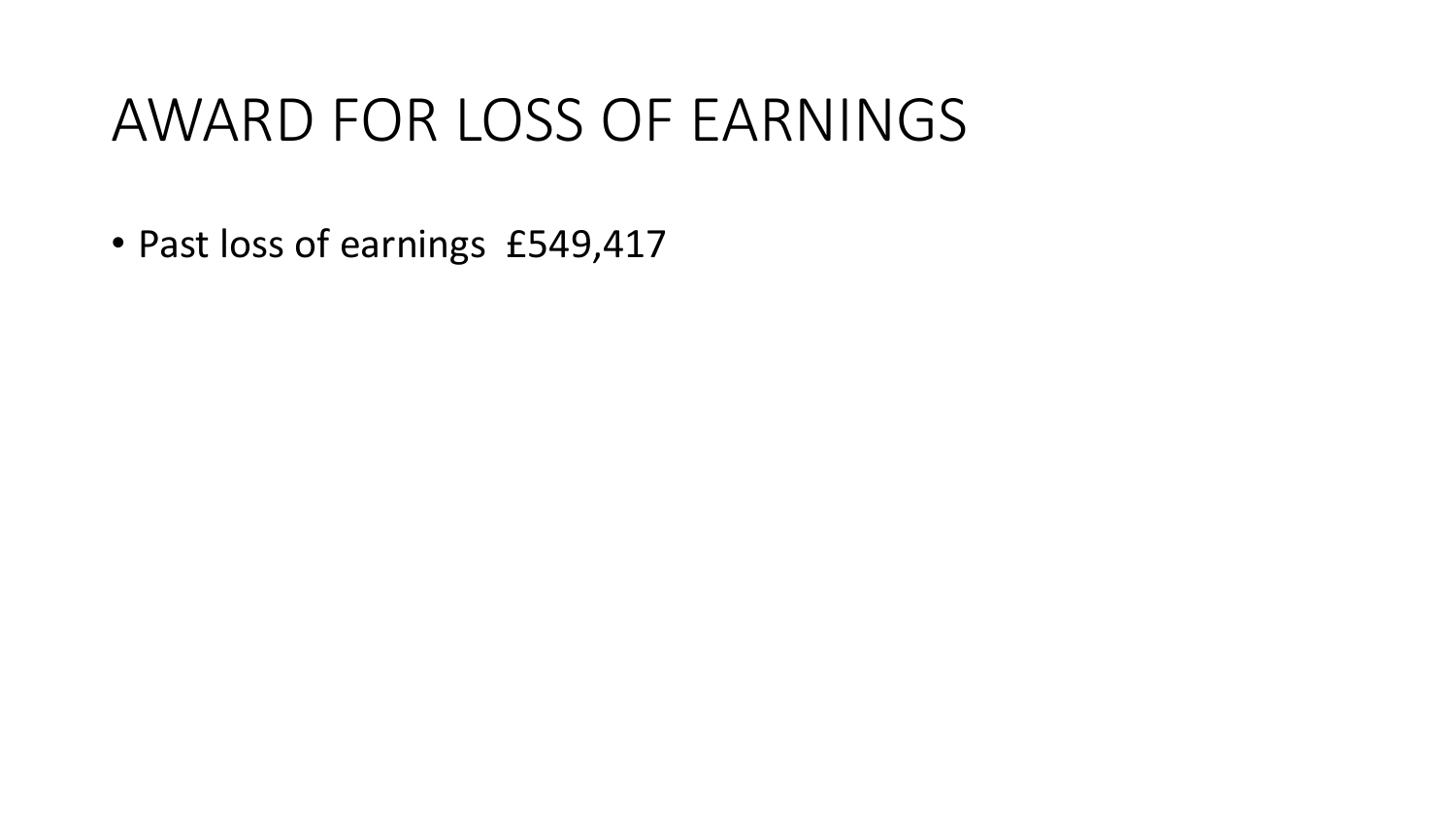I calculate the claimant's loss of earnings as a professional footballer as follows:

At Championship level: £3,261,055

At Premiership level: £1,401, 930

Less Prospective earnings to age 35 £ 128,482

Total: £4,534,503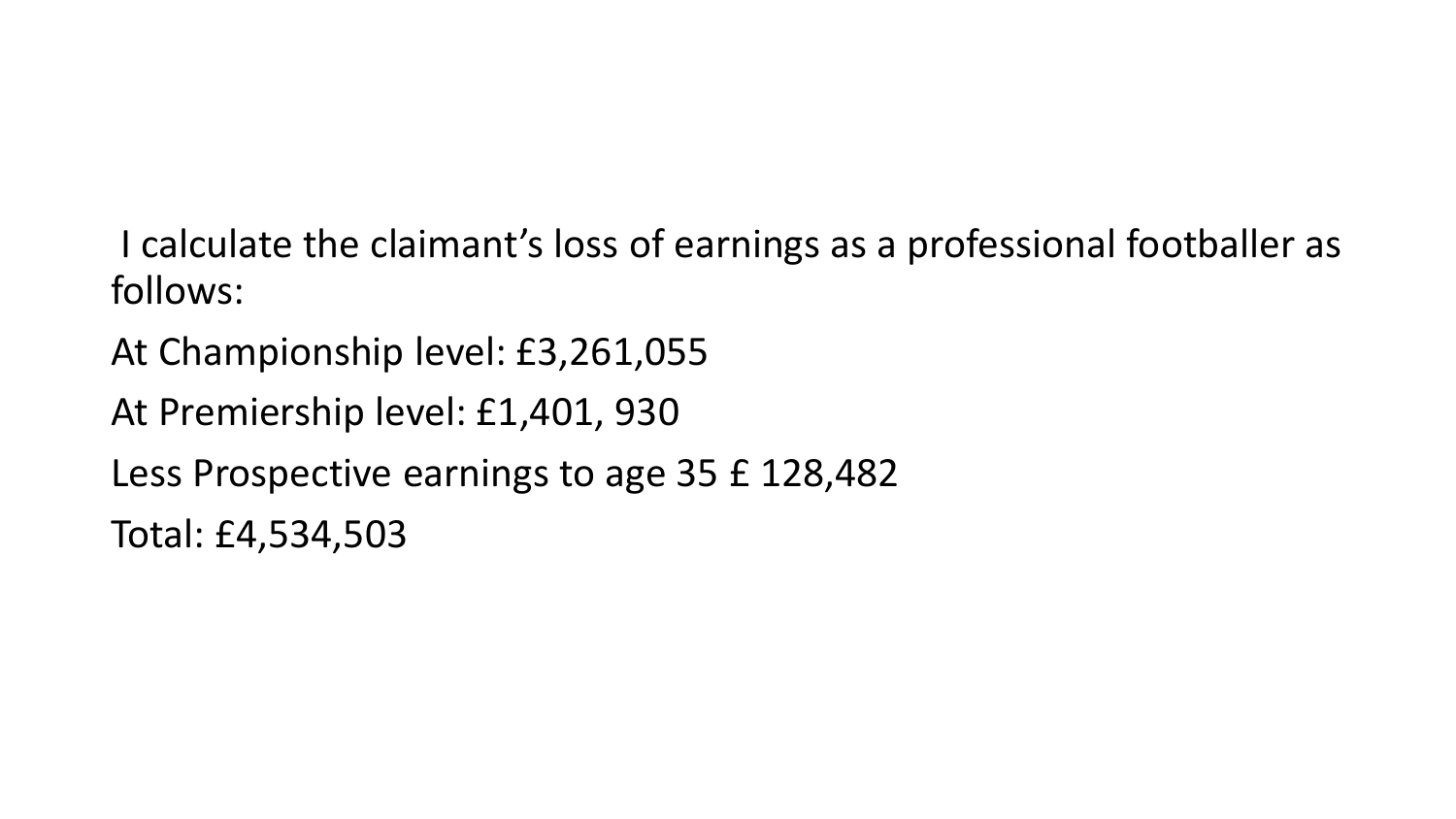#### DISCOUNT: FOR CONTINGENCIES

Doing the best I can to balance the various relevant factors, I regard it as appropriate to apply a discount of 15% to the figure for future loss of earnings to take account of the risk of injury and of the various other contingencies. A discount of 15%, when applied to loss of earnings of £4,531,429 results in a figure of £3,854,328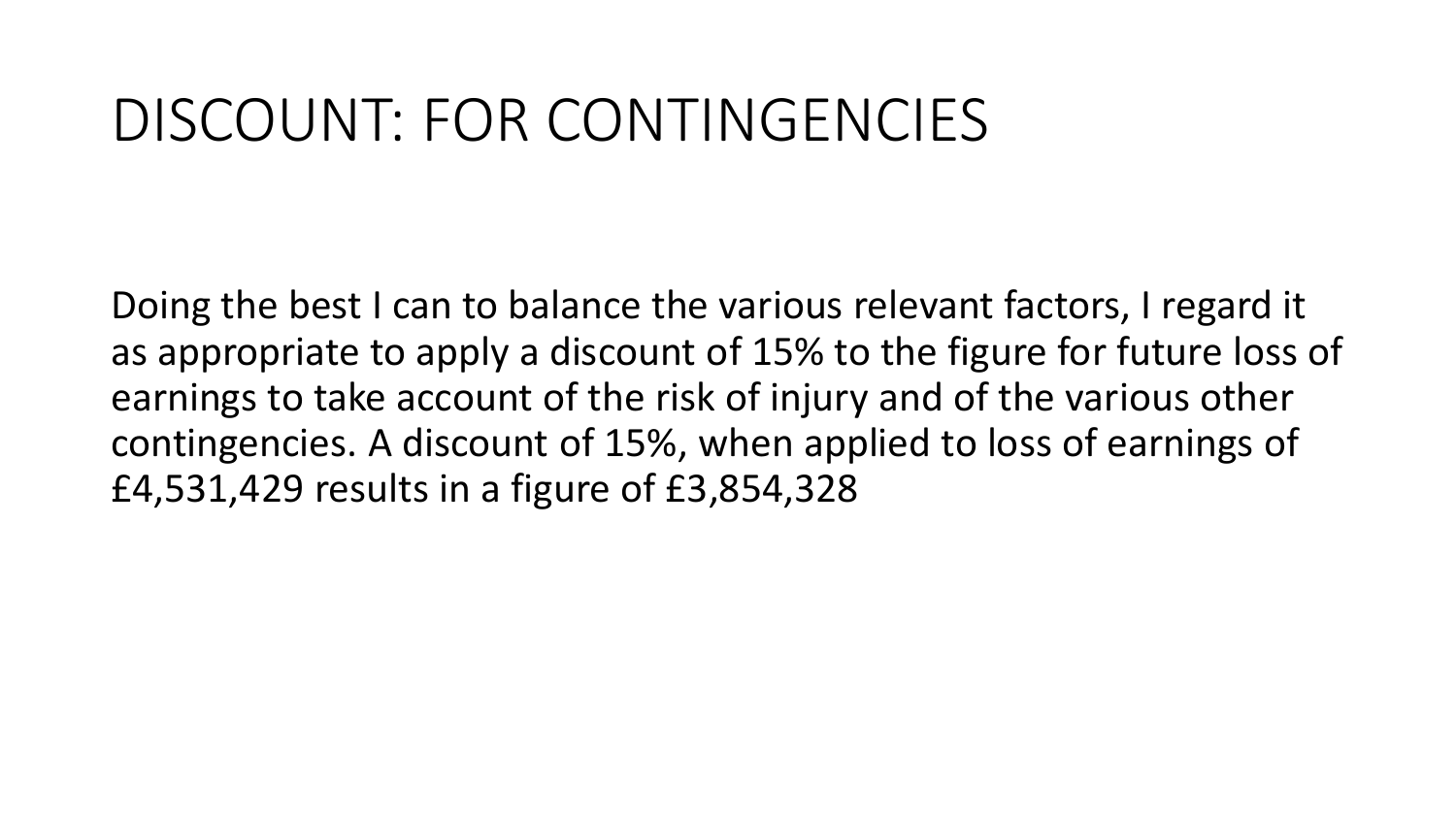#### Raitt –v- Lunn (2003) Lawtel

- Assistant professional golfer attacked by dog on golf course.
- Claimed would have been professional. £300,000 past earnings and £800,000 potential earnings.
- The judge held that there was no evidence that his game had been affected by the accident and awarded £3,000 loss of earnings.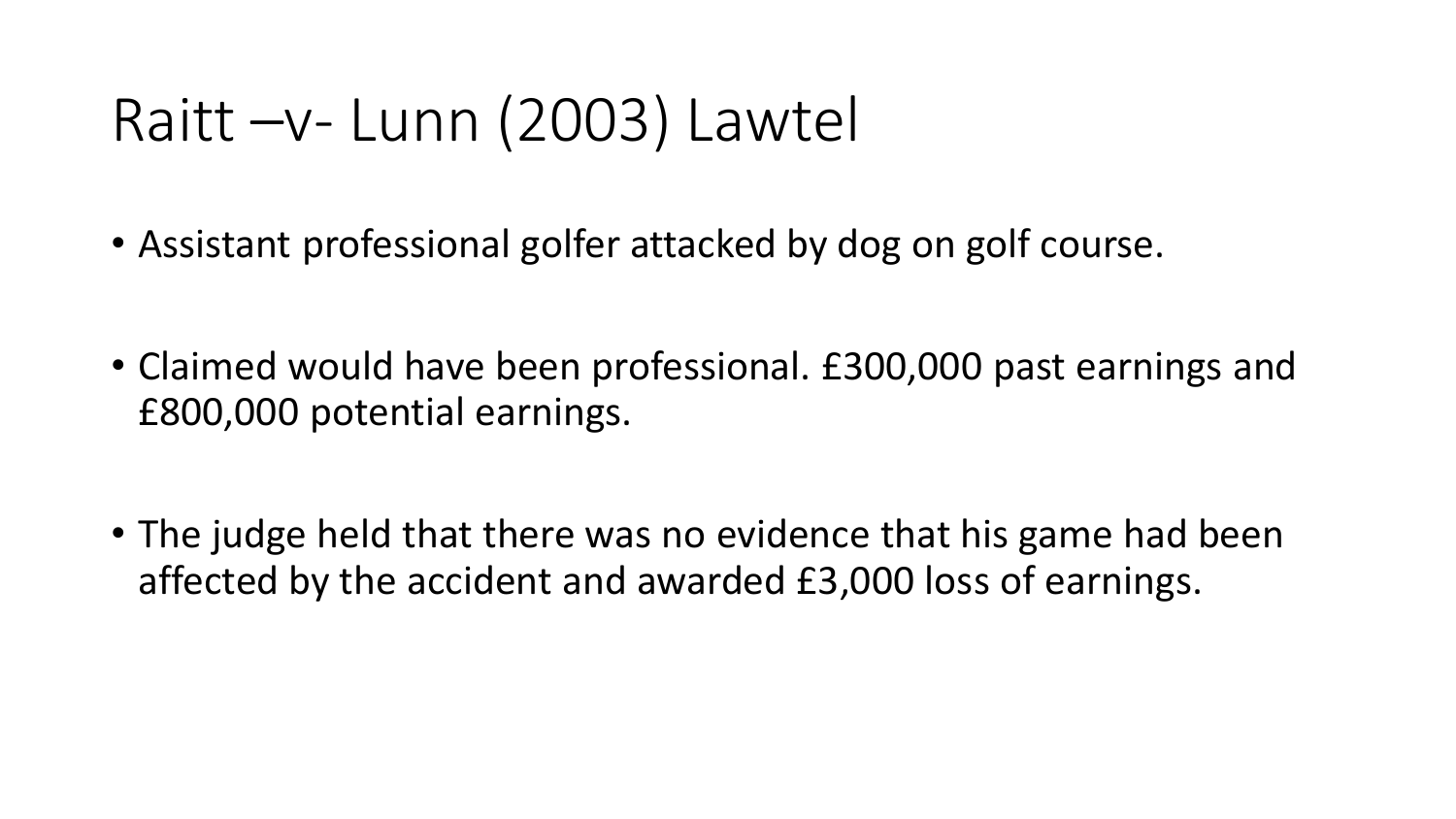#### MITIGATION OF LOSS

• The fact that a performer can no longer perform or a sportperson be involved in sport does not render them unable to work totally.

#### • Bellingham –v- Dhillon [1973] QB 394

'...the court has to take into account any steps which the plaintiff, as a reasonable and prudent man of business, had taken to mitigate his loss'.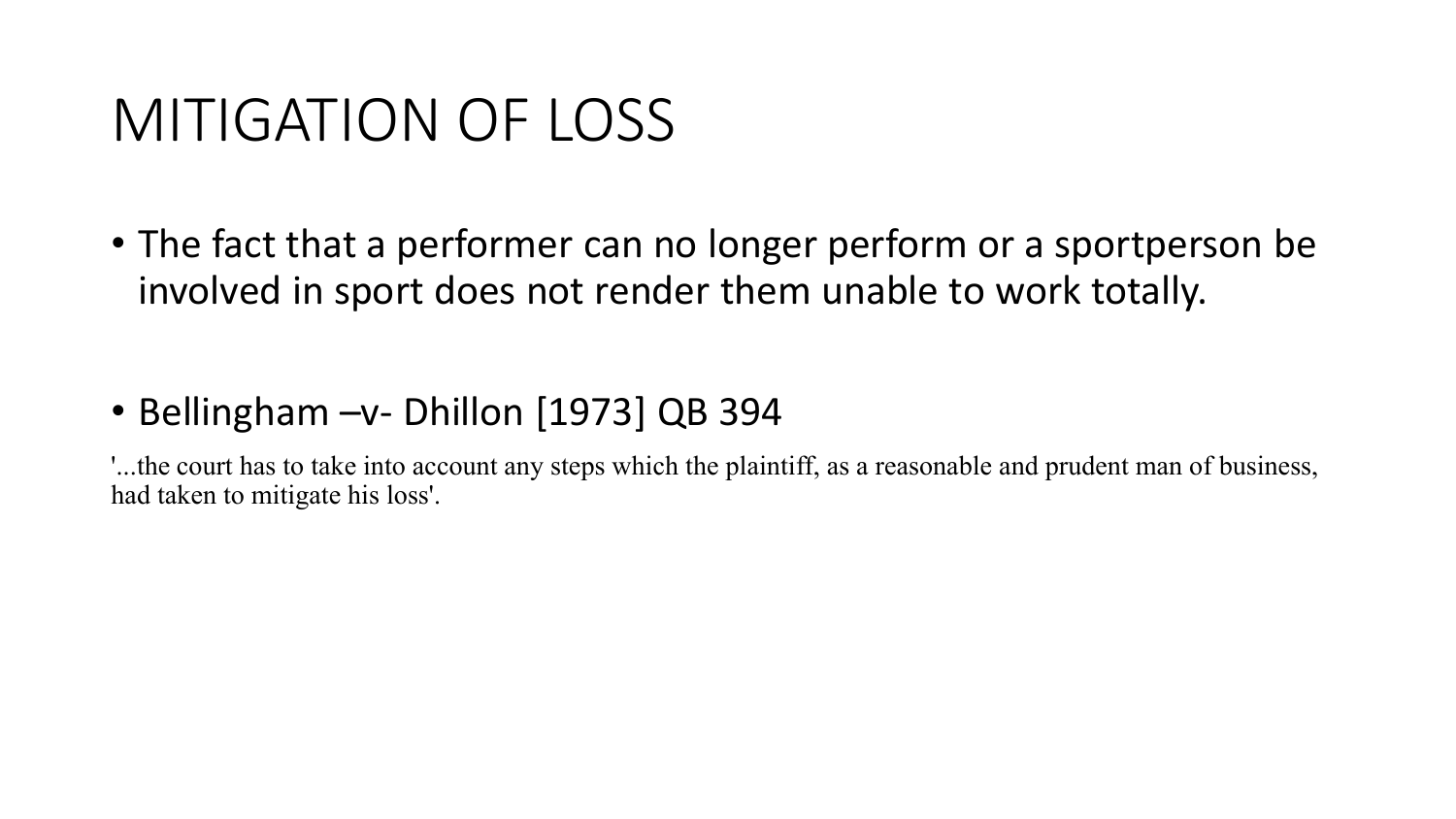#### VULNERABLE WITNESSES

**"amends the CPR's Overriding Objective, following the recommendation in the report by the Civil Justice Council on Vulnerable Witnesses (published in February 2020) in civil proceedings. The amendment makes it clear that dealing with a case justly includes ensuring that the parties can participate fully, and that parties and witnesses can give their best evidence. It also deals with the costs (not Fixed Recoverable Costs) provision for additional work or expense incurred due to vulnerability of a party or witness."**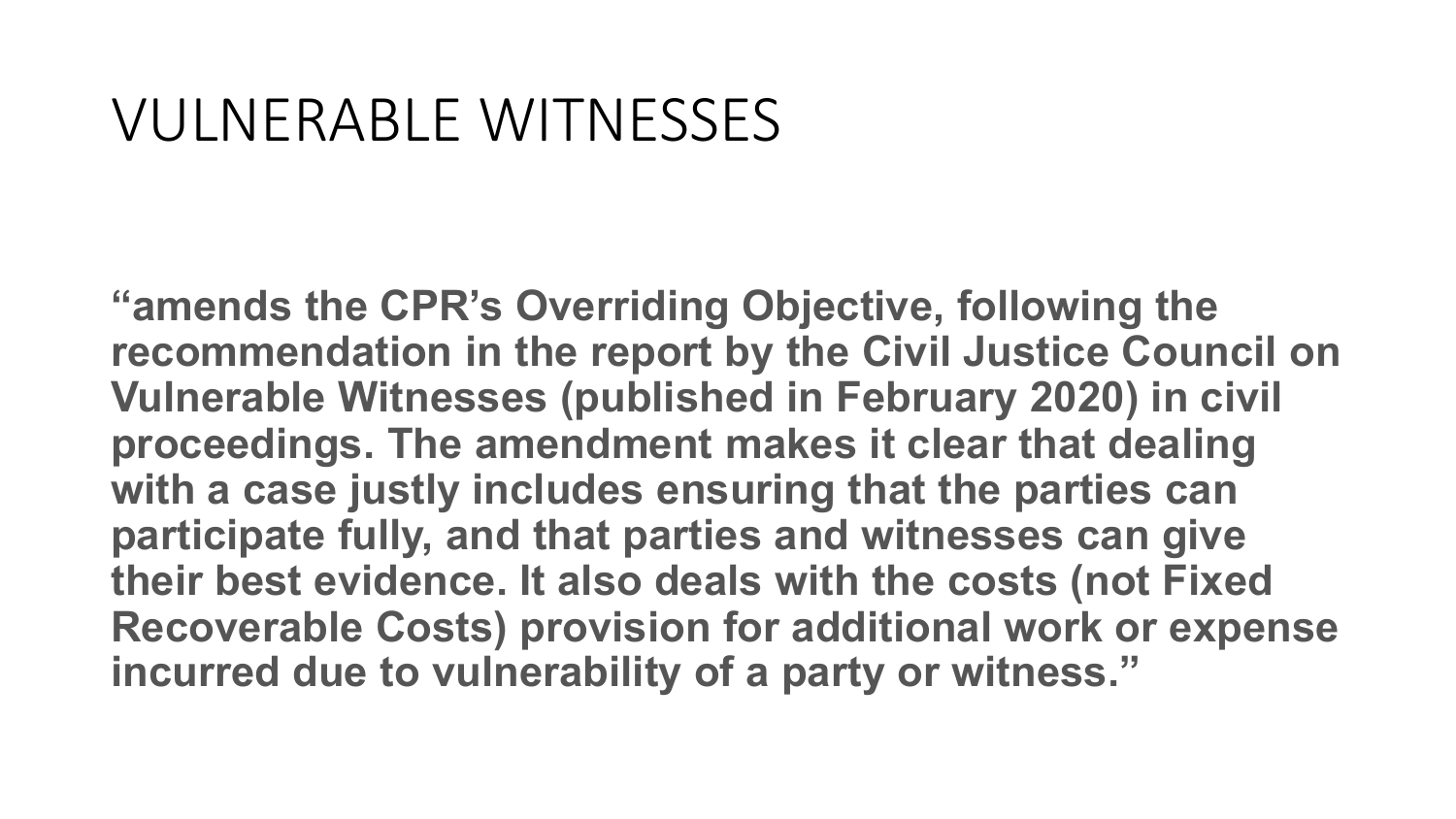• 4. Factors which may cause vulnerability in a party or witness include (but are not<br>limited to)—

i. Age, immaturity or lack of understanding;

ii. Communication or language difficulties (including literacy);

iii. Physical disability or impairment, or health condition;

iv. Mental health condition or significant impairment of any aspect of their intelligence

or social functioning (including learning difficulties);

v. The impact on them of the subject matter of, or facts relevant to, the case (an

example being having witnessed a traumatic event relating to the case); vi. Their relationship with a party or witness (examples being sexual assault, domestic

abuse or intimidation (actual or perceived));

vii. Social, domestic or cultural circumstances.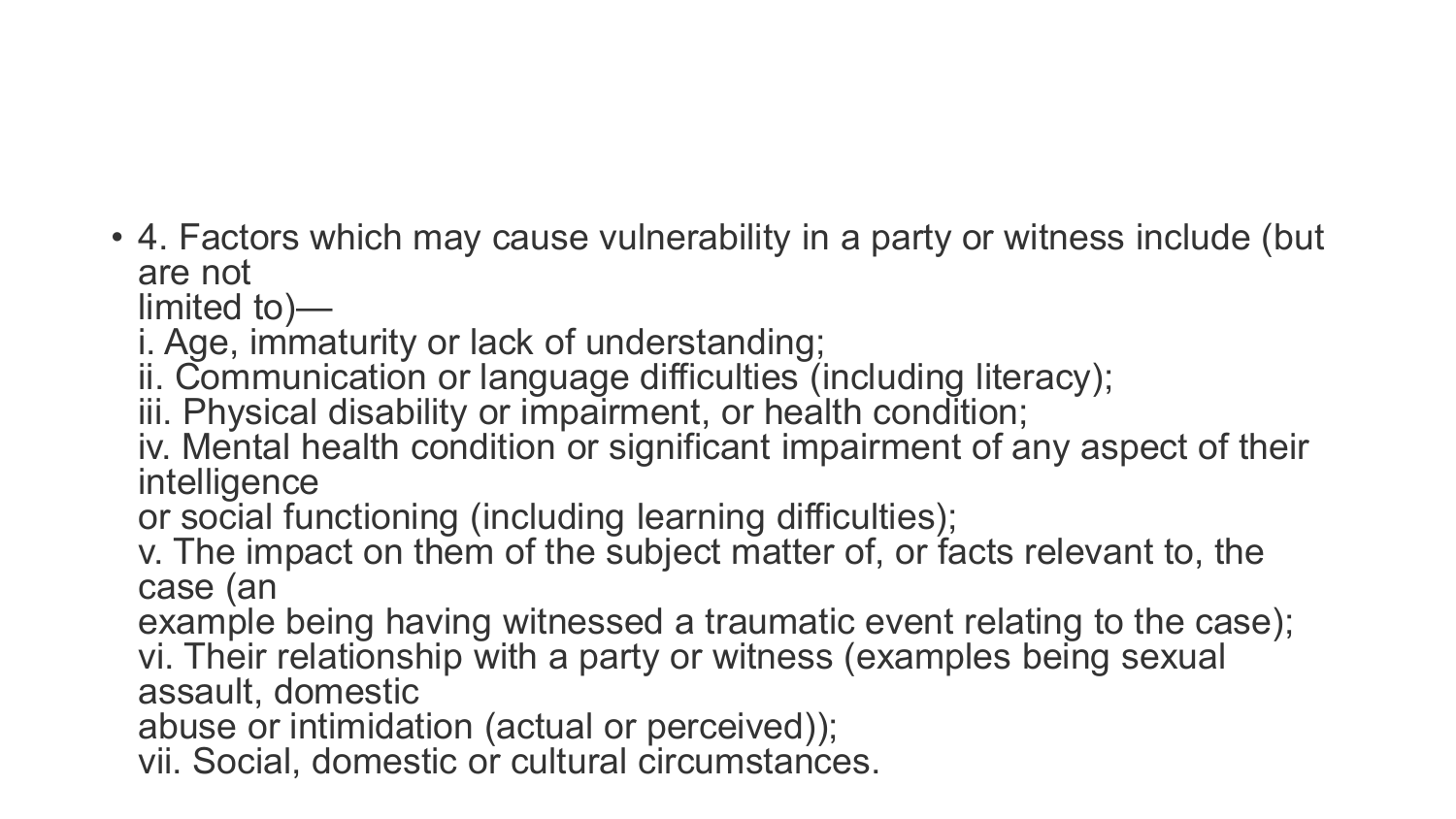6. The Court, with the assistance of the parties, should try to identify vulnerability of parties or witnesses at the earliest possible stage of proceedings and to consider whether a party's participation in the proceedings, or the quality of evidence given by a party or witness, is likely to be diminished by reason of vulnerability and, if so, whether it is necessary to make directions as a result.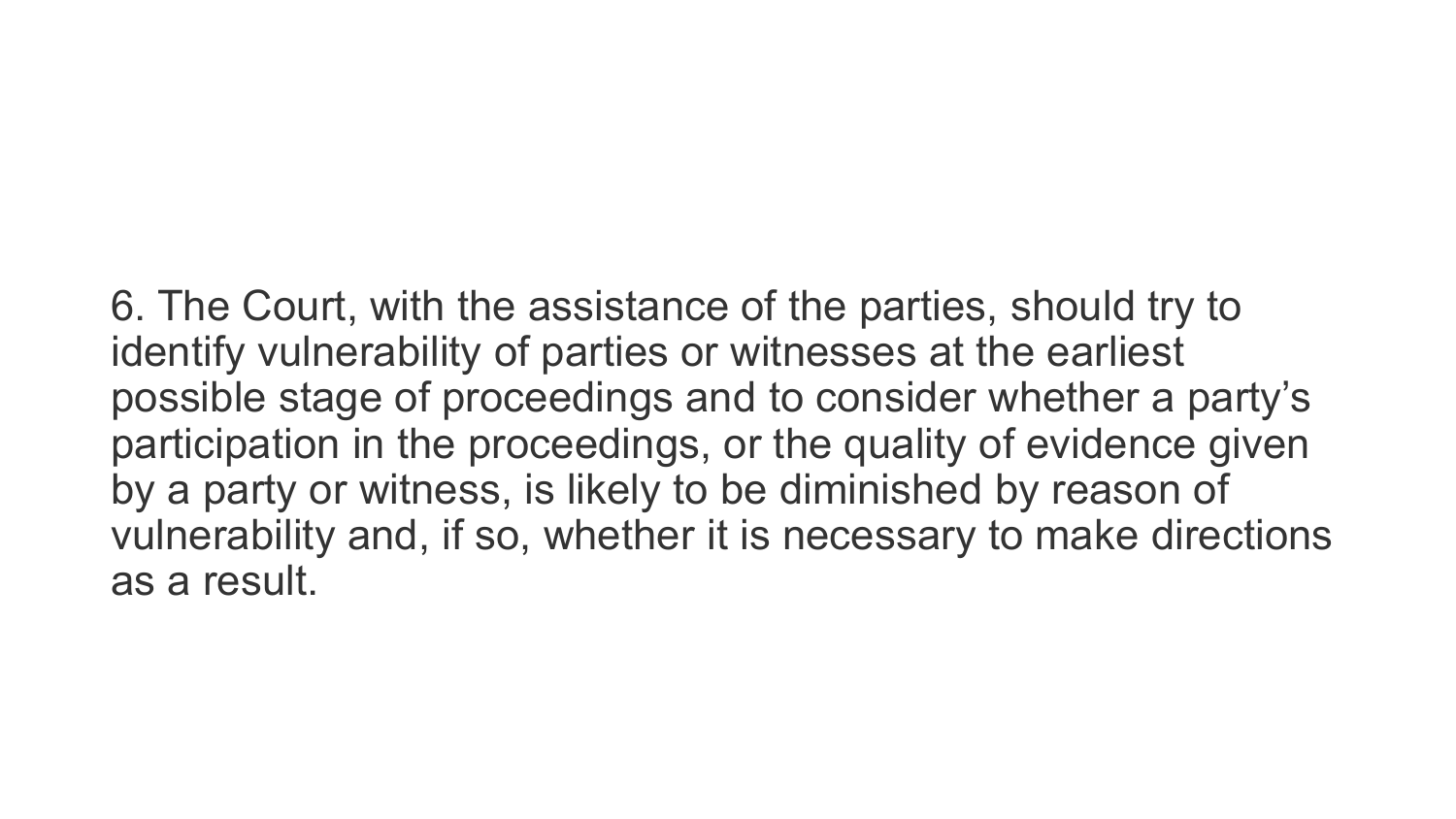#### WEBINAR 6th APRIL 2021

#### VULNERABLE WITNESSES IN CIVIL PROCEEDINGS: THE NEW RULES: